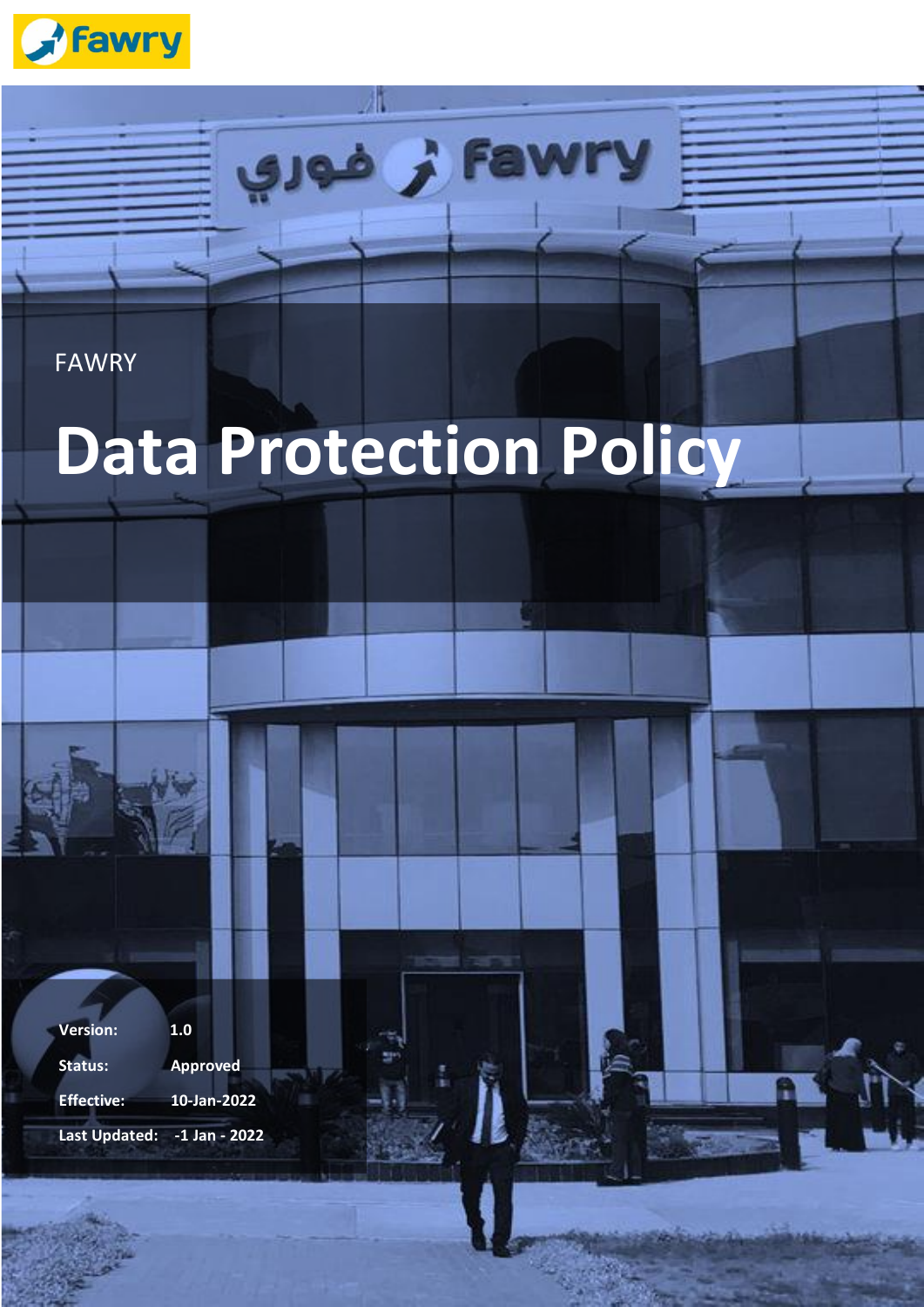**Data Protection Policy | Version 1.0 and Electronic Payments** 

#### **Document Control**

| <b>Document Owner</b> |                      |  |  |  |
|-----------------------|----------------------|--|--|--|
| Name                  | Eman Mohamed         |  |  |  |
| <b>Position</b>       | Head of InfoSec      |  |  |  |
| Group/Department      | <b>Security Team</b> |  |  |  |

| <b>Approvals</b>   |                                                     |                 |                  |  |  |
|--------------------|-----------------------------------------------------|-----------------|------------------|--|--|
| <b>Name</b>        | <b>Designation</b>                                  | <b>Date</b>     | <b>Signature</b> |  |  |
| <b>Amani Fawzy</b> | <b>Chief Information Security</b><br><b>Officer</b> | <b>Jan 2022</b> |                  |  |  |
|                    |                                                     |                 |                  |  |  |

#### **Version Control**

| Ver. | <b>Date</b> | <b>Description</b>      | Done By      |
|------|-------------|-------------------------|--------------|
| 1.0  | Jan 2022    | First completed version | Eman Mohamed |
| 1.1  |             |                         |              |
| 1.2  |             |                         |              |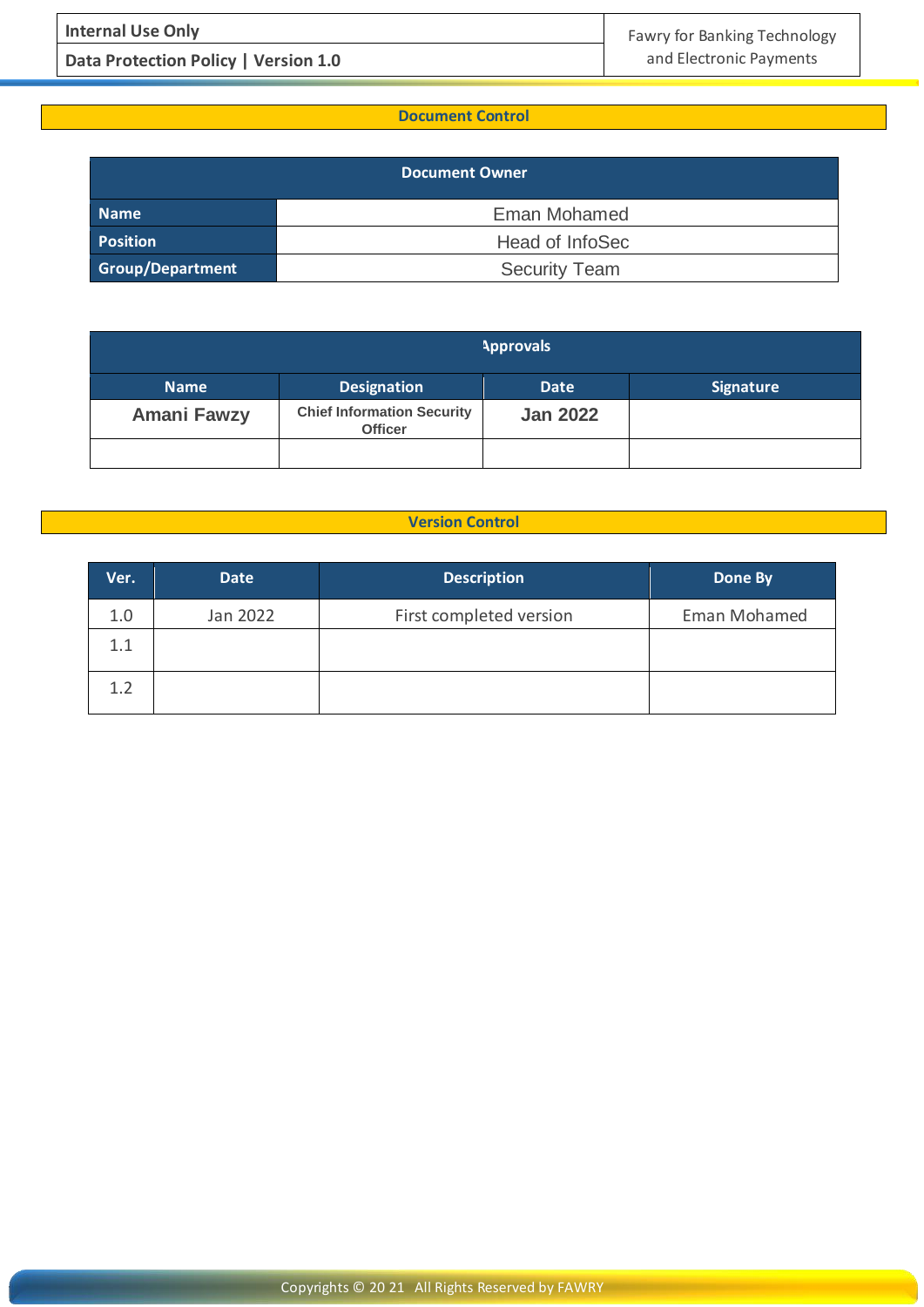#### **1. Purpose**

The purpose of this document is to describe **Fawry**'s responsibilities regarding the protection of personal data.

#### **2. Principles of Processing Personal Data**

There are based under a number of fundamental principles, such as:

- a) Personal data should be processed with fairness, lawfulness, and transparency toward the data subject
- b) Personal data should be collected for specified and legitimate purposes
- c) Personal data should be accurate and kept up to date
- d) Inaccurate personal data should be erased or rectified without delay
- e) Personal data should be processed and secured against any unlawful or unauthorized processing

**Fawry** shall ensure compliance with all of the abovementioned principles.

## **3.1 Rights of the Data Subject**

The rights of the data subject are:

- a) The right of being informed
- b) The right to access
- c) The right to rectification
- d) The right to erasure
- e) The right to restrict processing
- f) The right to data portability
- g) The rights related to automated decision-making and profiling
- h) The right to object

Data subject rights are supported by appropriate procedures within **Fawry** that allow the required action to be taken within the timescales.

The timescales for data subject requests are shown in the table below.

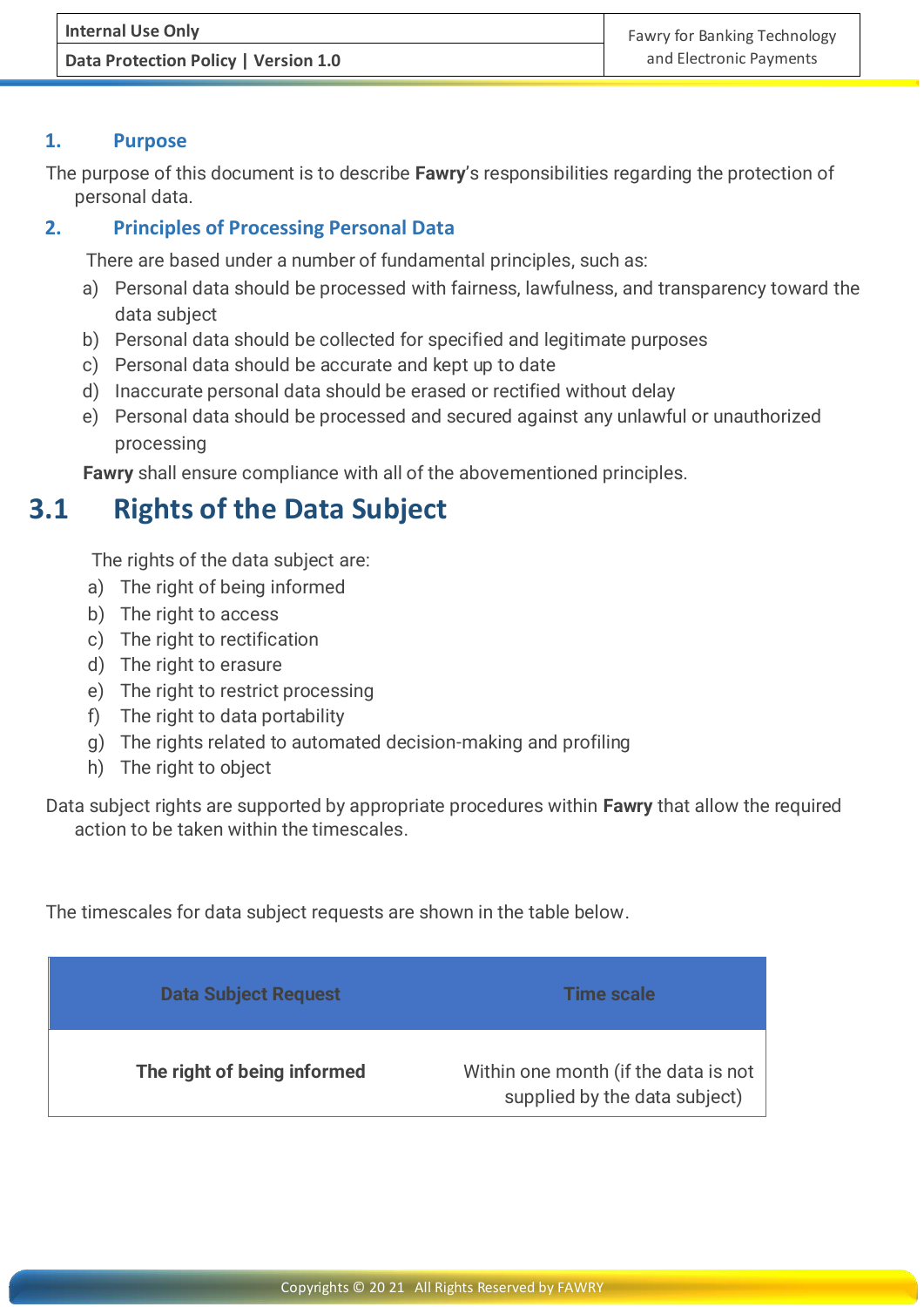**Data Protection Policy | Version 1.0 and Electronic Payments** 

| The right of access                                              | One month               |  |
|------------------------------------------------------------------|-------------------------|--|
| The right to rectification                                       | One month               |  |
| The right to erasure                                             | Without undue delay     |  |
| The right to restrict processing                                 | Without undue delay     |  |
| The right to data portability                                    | One month               |  |
| The rights related to automated<br>decision-making and profiling | Not specified           |  |
| The right to object                                              | On receipt of objection |  |

## **3.2 Lawfulness of Processing**

**Fawry** 's policy specifies the appropriate actions that should be taken for documenting and processing a specific case of personal data. However, Fawry provides six alternative ways that can be used **,** depending on the case.

**Consent:** Except in specific reasons , **Fawry** should obtain consent from the data subject, prior to collecting and processing their data. For example, any case that involves children below the age 16 requires parental consent.

**Contract performance:** Explicit consent will not be required in cases where the collected and processed data are required for contract fulfillment, like cases when the contract cannot be finalized without the personal data. For example, if an address is missing in the delivery of a package, the delivery cannot be completed.

**Legal obligation:** Explicit consent will not be required in cases when the collected and processed data are required in order to comply with law. Taxation and employment can be examples of such cases.

**Data subject's fundamental interests:** A certain amount of data processing can be lawful under certain conditions (especially in the public sector), like cases when the data is needed to protect the subject's main interests or social care.